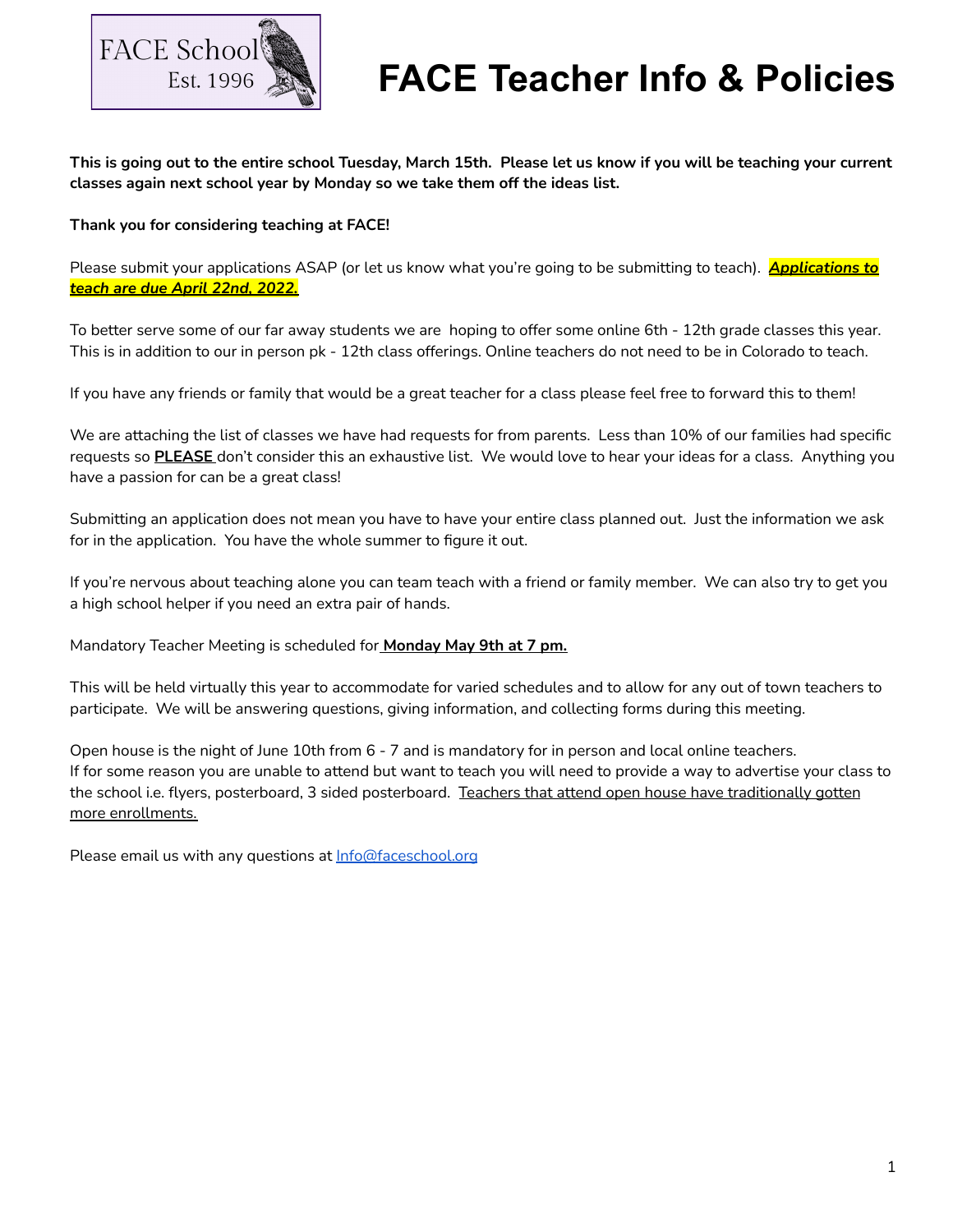

## **High School Classes Requested**

| Anatomy                              |
|--------------------------------------|
| Art                                  |
| Biology                              |
| Chemistry                            |
| Composition                          |
| Computer Science, Coding, Web Design |
| Cooking/Baking                       |
| Earth Science/Geology                |
| <b>Electives or College Prep</b>     |
| Foreign Language                     |
| Gardening                            |
| Geography                            |
| Govt or Civics                       |
| Graphic Design                       |
| History                              |
| Knitting, sewing, crocheting, etc.   |
| Literature                           |
| Math                                 |
| Music                                |
| <b>Physical Science</b>              |
| Physics                              |
| Speech & Debate                      |
| <b>Wilderness Survival</b>           |
| Yearbook & Newspaper                 |

#### **Middle School Classes Requested**

| Art                          |
|------------------------------|
| Composition                  |
| <b>Computer Science</b>      |
| Cooking/Baking               |
| Dance                        |
| Foreign Language             |
| Gardening                    |
| Geography                    |
| Graphic Design               |
| Guitar                       |
| History                      |
| <b>International Towne</b>   |
| Literature                   |
| Math                         |
| Music                        |
| Science                      |
| Sewing, Knitting, or Crochet |
| Speech                       |
| Sports/Tumbling              |
| <b>STEM</b>                  |
|                              |

Wilderness Survival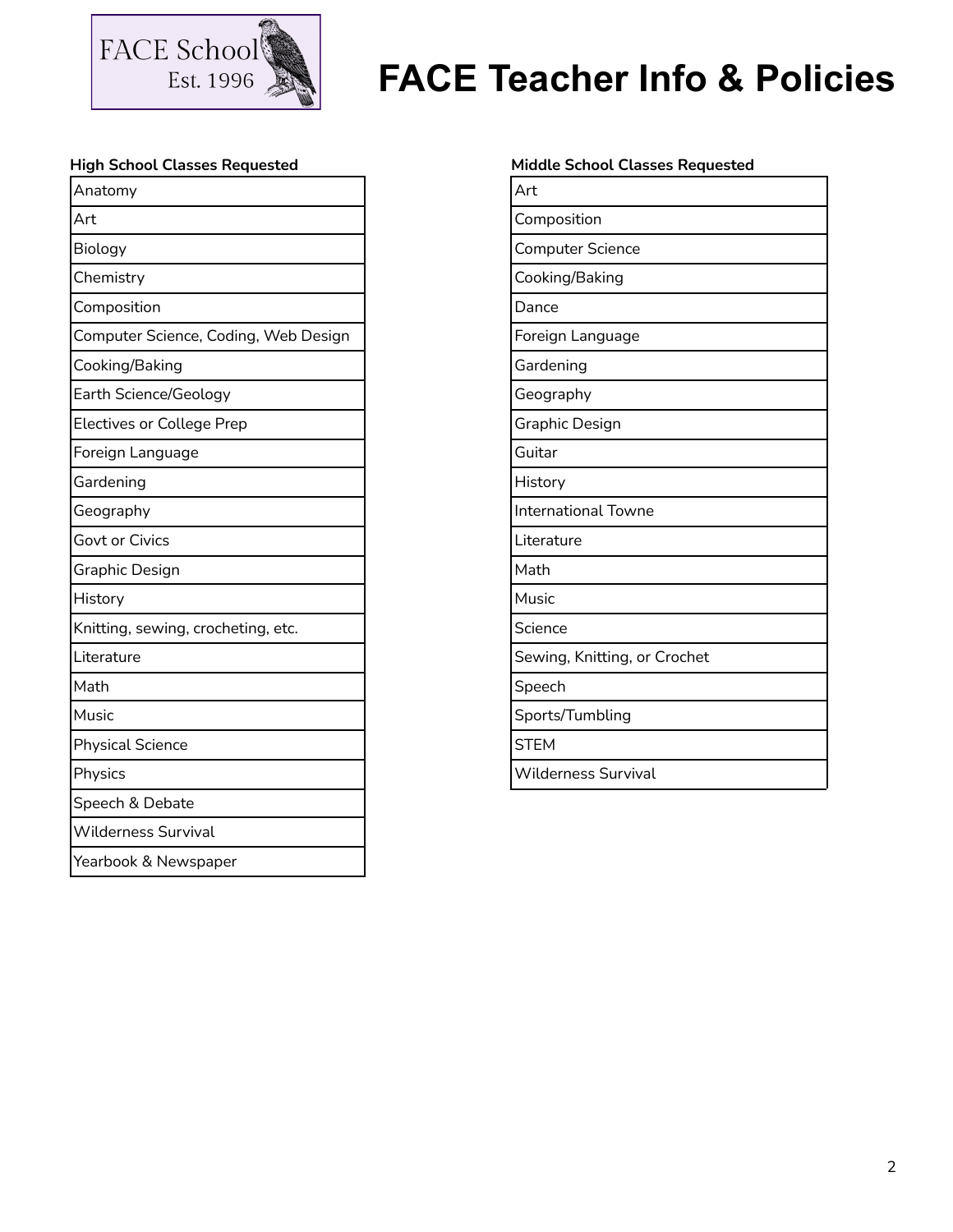

## **Upper Elementary**

| Ameritowne         |
|--------------------|
| Art                |
| Dance              |
| Sports or Tumbling |
| Cooking/Baking     |
| Literature/Stories |
| Science            |
| History            |
| Music              |

|  | <b>Lower Elementary &amp; Preschool</b> |  |  |
|--|-----------------------------------------|--|--|
|--|-----------------------------------------|--|--|

| <b>ABC/Phonics</b>    |
|-----------------------|
| Art                   |
| Cooking or Baking     |
| Dance                 |
| History               |
| Music                 |
| Science               |
| Sports/Tumbling       |
| Preschool Active play |
| Preschool General     |

## **Reminders:**

You don't have to be a professional teacher. Just teach what you know!

We are always excited to offer new class ideas. These are just suggestions!

You are in the driver's seat. You set the curriculum, you set the expectations, you set the maximum students, etc. For electives and younger kids classes fun class names can get you more signups.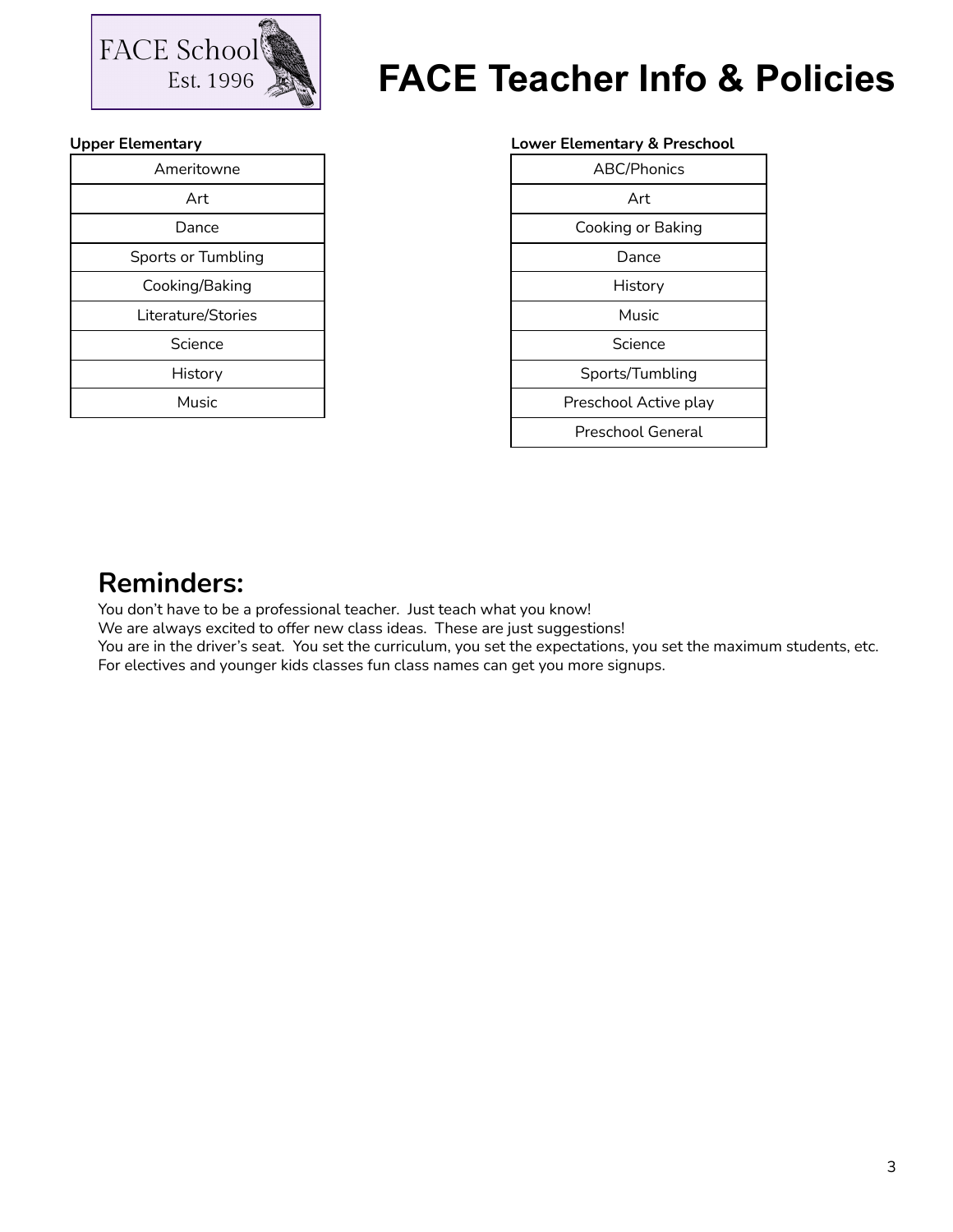

## **Policies for All Teachers**

If you have any questions or concerns about these policies and procedures, please don't hesitate to let us know. Email [Info@faceschool.org](mailto:Info@faceschool.org) to set up a time to chat with us.

## **TEACHER'S CODE OF CONDUCT**

- Teachers at FACE are role models for our students, and therefore have the opportunity to have a significant impact on them. It is important that all teachers conduct themselves in ways that exhibit positive character traits.
- As a teacher you MUST be on-time to your class. The students and parents of the school count on you to provide the classes for which they have paid. Consistent absences and/or tardiness cause inconsistencies in our program, and *will be cause for review of your teaching status at FACE*.
- At no time may a teacher cancel or discontinue their classes without first consulting with the Face Administration.
- **Cell phone** usage, and texting, during the class hour is strictly prohibited, unless there is a classroom/school emergency.
- At NO time is a teacher to leave their classroom leaving their students unattended. If a teacher finds it necessary to leave their classroom, that teacher needs to either notify the teacher in the next room to watch over their room until their return, or take their class with them.
- **Social Media:** as a teacher, you are NOT to request or create connections (ie; Follow, Friend Request, etc.) with minors/students on social media, unless they are your family. BEFORE accepting requests from minors/students, be sure you are connected with their parents AND have parental permission to connect with the minor/student.
- NO private messages should be texted or sent between teachers and students. ALWAYS include the parent in your correspondences with minors/students. (Including emails when replying back to a student.)
- Emails to the entire class should be "BCC", do NOT share contact information without parental permission.
- Teachers are required to know and adhere to the policies outlined in this document.

## **Teaching Contracts**

- Teachers are 1099 Contractors. They are not employees. You are contracted per class.
- You are responsible for your own taxes. We will provide you with a year end pay summary and if you make more than \$600 on your 1099.
- Acceptance of your class to the schedule is a contract between you and FACE and should be treated as such. You will be expected to teach your class all months FACE hosts classes (Sep, Oct, Nov, early Dec, Jan, Feb, Mar, Apr, early May).
- Contracts may be terminated if standards of class content or teacher behavior are not met. Early termination of contract may result in no contract offer in the future.
- Failure to attend the MANDATORY Teacher Meeting and/or Open House may result in your class being removed from the schedule. If you are teaching only online and are not local we will be in touch regarding the material covered.

## **Class standards**

- Teachers are expected to teach a complete class, 55 minutes in length.
- The subject matter and level of content needs to be appropriate for the grade level.
- Simply showing a video for an entire class period is not considered acceptable.

### **School Calendar**

- FACE classes, and events, are scheduled according to the annual schedule published at the beginning of each school year.
- It is important for all classes to continue through the end of the school year, we do not offer semester only courses.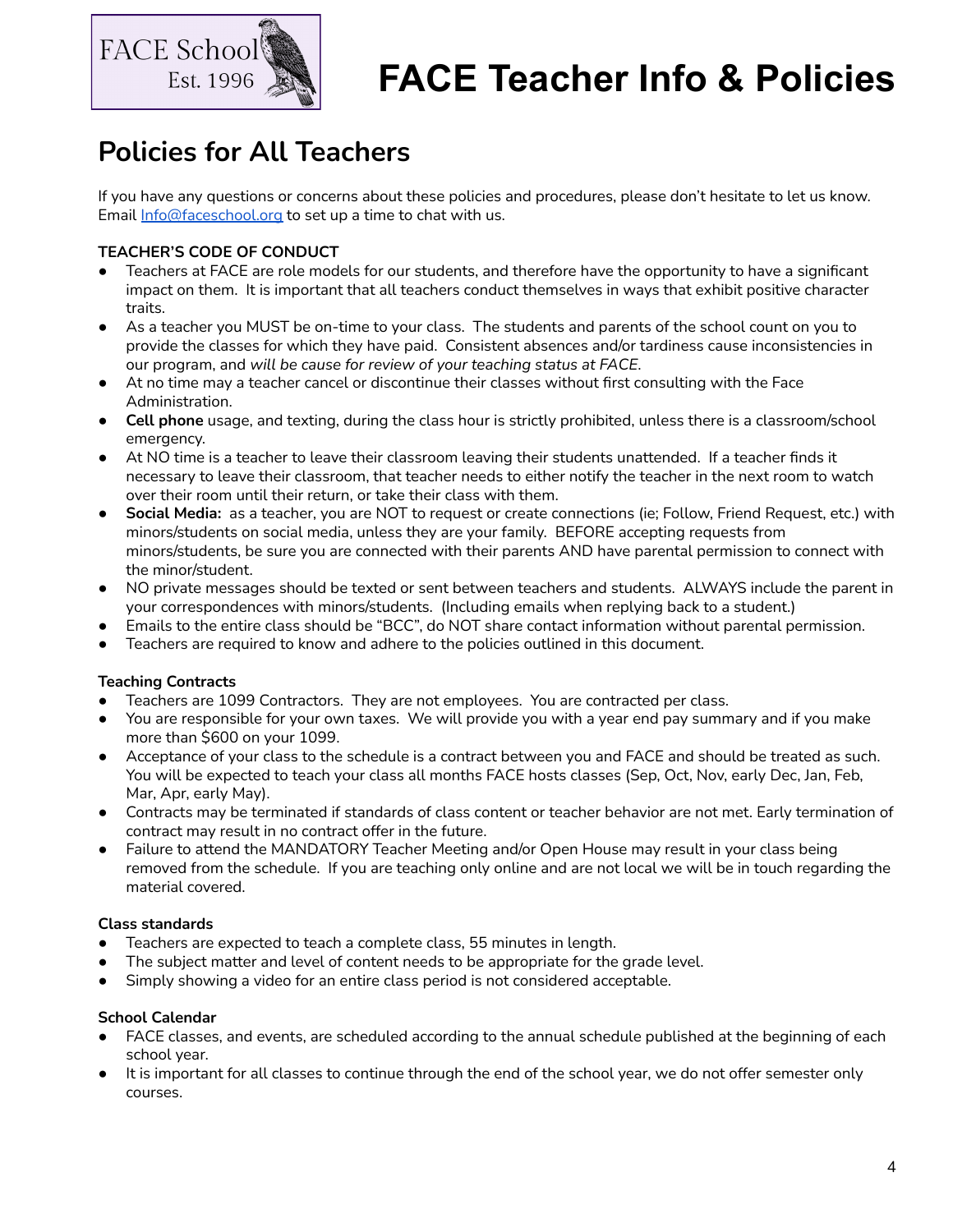

### **High School Classes**

- When offering a high school level class, please specify whether the course is for a full credit (120 hrs) or a half credit (60 hrs).
- FACE only meets 28 weeks, so if a student only attends FACE classes, they would only have 28 hours of time.
- Full credit courses require the student to complete 120 hours of work.
- One hour of homework for each day Monday-Thursday submitted, and attending the FACE class–would be a FULL credit course.
- Half credit courses require the student to complete 60 hours of work.
- Half hour of homework for each day Monday-Thursday submitted, and attending the FACE class–would be a HALF credit course.
- There are times a student is NOT taking a FACE class for transcript credit, please be sure you consult with ALL *parents regarding their expectations.*
- High School credit classes are required to use Google Classroom for parents and students to view grades, assignments, etc.

## **Class Fees**

- When determining your pay, keep in mind that FACE has a reputation of quality classes at an affordable price. Please ask yourself "What would I be willing to pay for a class of this quality?"
- Fees gradually increase according to the amount of class prep, homework to be graded and level of difficulty (high school credit courses).
- Typical price per student for classes are as follows. These are just guidelines. You are welcome to set your own pricing. We are providing this just for your reference. If you have questions about pricing you are welcome to discuss it with FACE admin.
	- \$10 per student/month minimal prep time out of class
	- \$12 per student/month common for younger students classes or those requiring up to an hour out of class prep time weekly.
	- \$14 per student/month around 2 hours of prep time weekly, may use Google classroom, larger projects, or give some homework.
	- \$16 per student/month Google classroom & grade book. Some homework needing graded.
	- \$18-\$20 per student/month Advanced or technical classes. You are bringing in a higher skill level.
- **● One-time fees** need to be specific and cover any extras you plan to have snack, craft, lab materials, etc.
- FACE adds on an additional amount to what the teacher is paid per student to cover administrative fees. The combined price is what appears on the schedule.

### **Administration Fee**

- The administration fee is required for all classes.
- The only exception will be for your own children, in your own class.
- For circumstances in which you feel that you would like to help a family/student by giving them a scholarship to your class; this must be pre-approved by Admin, but these students must still pay the Administration Fee.

### **Class Lists & Paychecks**

- Pay will be received once a month according to the dates set at the beginning of the school year.
- You will receive a class roster after initial class sign-up. If any changes are made, you will receive an updated one at the beginning of the month. If you have any questions about class enrollment/sign-up; please contact Face Admin
- The roster will let you know who is enrolled in your class and, therefore, who you are being compensated for. It is your responsibility to send students that are not on the roster to the front desk.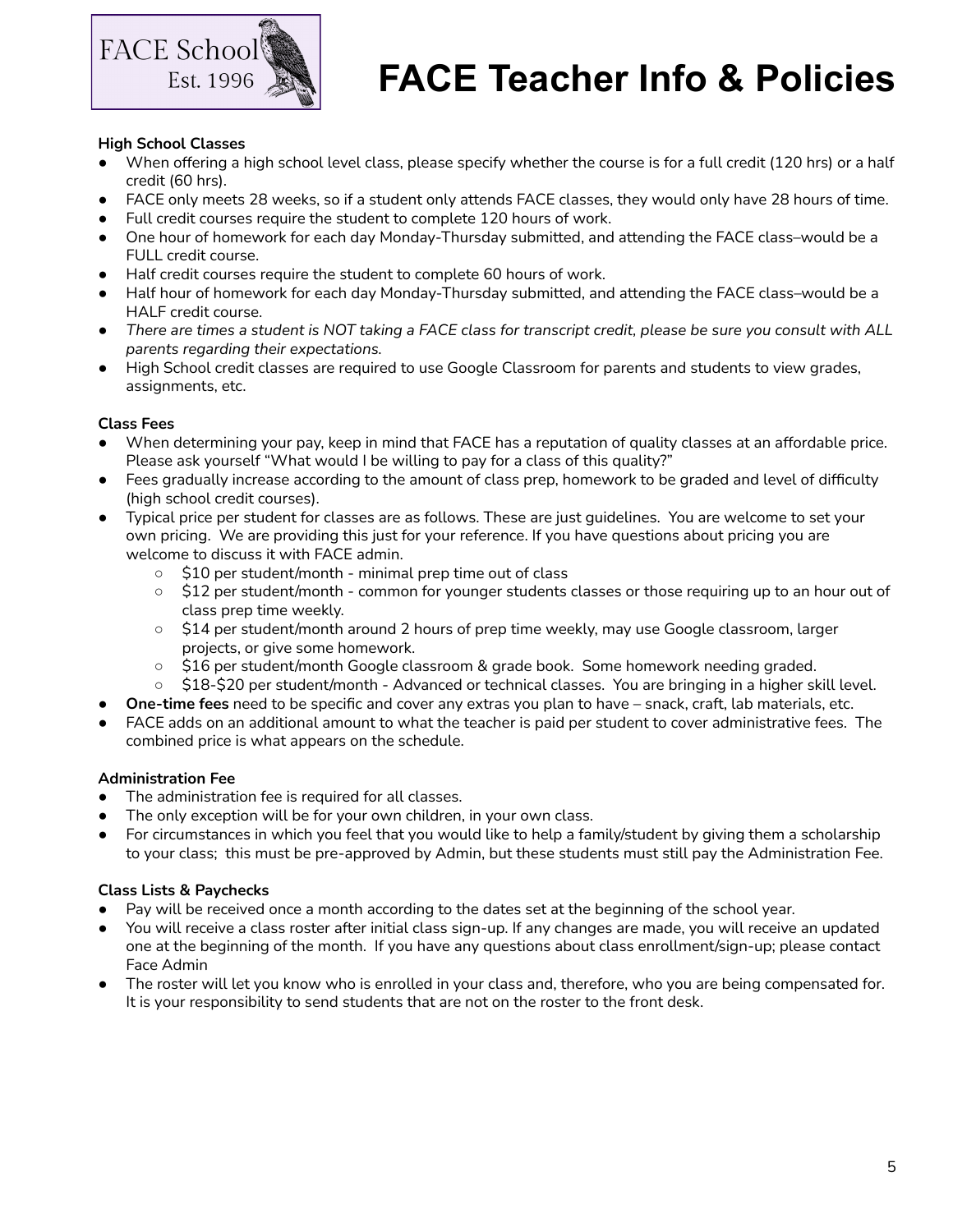

### **FACESchool.org Email**

- You can request a FACE teacher email on the class application. (We STRONGLY suggest you do.)
	- We will be listing an email for each teacher on the website.
	- You are welcome to forward it to your regular email so you don't have to keep checking it.
	- We will help you set up a forward if you don't know how to do this.
- Always include the parents as a CC on any email with a student or in any text with a student.

#### **Google Classroom**

- All teachers with students in grades 6-12 will automatically get a Google classroom for each class (outside of physical activity based classes, i.e. P.E.)
- This is the framework we require you to use for online classes, hybrid classes, and for credit high school classes.
- Why does this make things easier for you?
	- It includes a built in gradebook and grade reporting
	- Google Meet is built in for virtual class meetings.
	- You can assign and keep track of all grades, tests, and quizzes very easily.
	- You can email your entire class including parents with one click.
	- Students can scan and turn in assignments, upload videos, photos of projects etc.
	- You can preload and schedule assignments over the summer (or well in advance)
	- You can easily reuse material from past years if you choose to teach the class again.
	- Anyone teaching active classes or younger students may request one.
- Reasons you may want one:
	- If you want to send materials or information to parents.
	- You can email all the parents with one click.
	- $\circ$  If you want the option to meet virtually with your students or parents in the event of a snow day.
	- You can use it to plan your lessons in advance and allow parents to see what's coming up in class.
	- You can use it to remind students/parents of upcoming in class activities.
- We will have time at the teacher meeting for you to log into Google classroom and get questions answered.0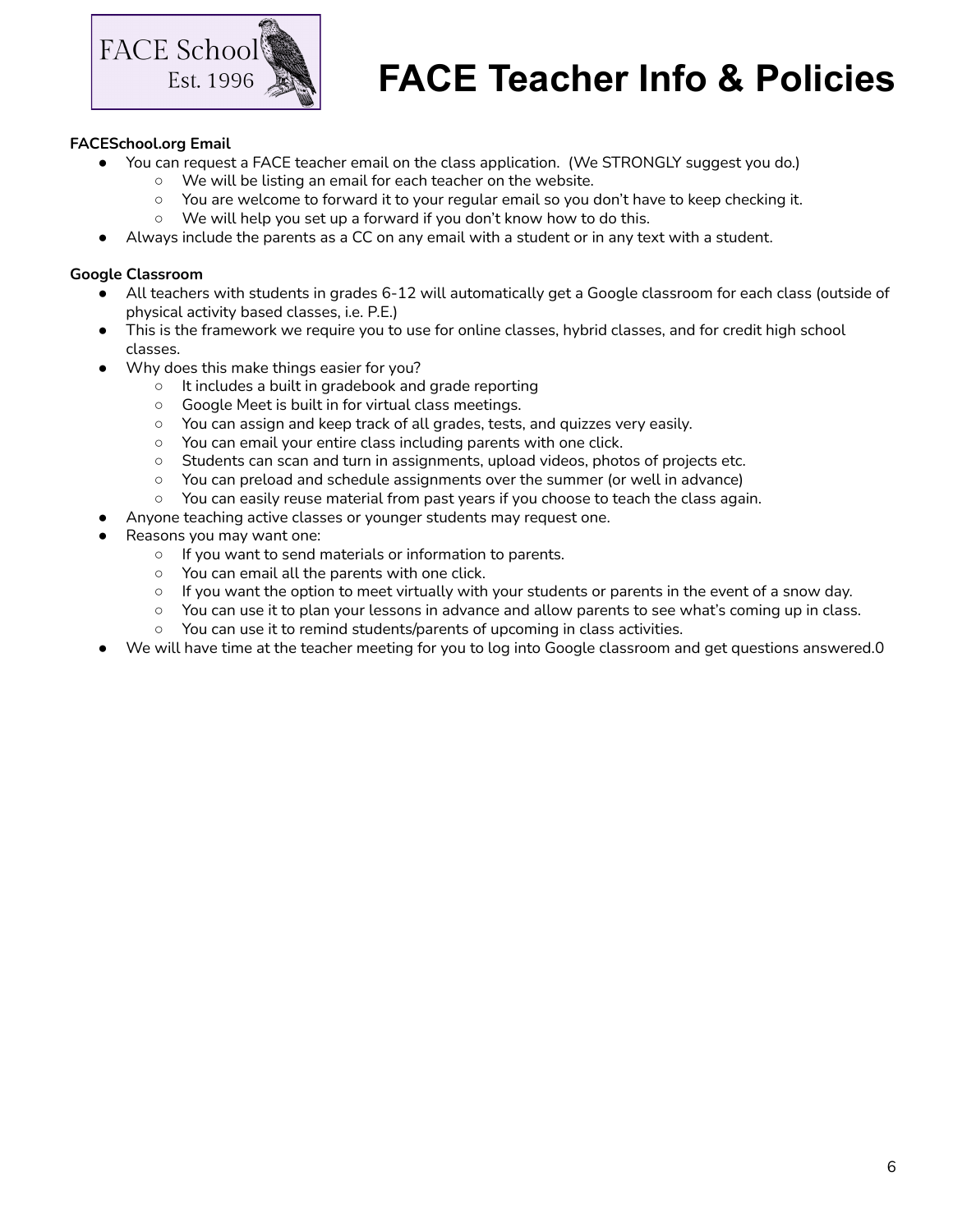

## **Anticipated School Calendar**

| June 10     | Open house                      |
|-------------|---------------------------------|
| September 9 | First Day of Classes            |
| November 25 | <b>Thanksgiving Break</b>       |
| December 2  | Last day of semester 1,         |
| December 2  | Christmas Party                 |
| January 6   | Semester 2 First day of classes |
| April 7     | <b>Spring Break</b>             |
| April 28    | Last day of classes             |
| May 5       | Field Day                       |
|             |                                 |

## **Class Dates - In Person**

| September | 9, 16, 23, 30     |
|-----------|-------------------|
| October   | 7, 14, 21, 28     |
| November  | 4, 11, 18         |
| December  | 2                 |
| January   | 6, 13, 20, 27     |
| February  | 3, 10, 17, 24     |
| March     | 3, 10, 17, 24, 31 |
| April     | 14, 21, 28        |

## **Class Dates - Online**

Sep 4th - December 2nd. January 4th - April 28th

## **Friday Class Schedule**

| 1st hour | $9:00 - 9:55$   |
|----------|-----------------|
| 2nd Hour | $10:00 - 10:55$ |
| 3rd Hour | 11:00 - 11:55   |
| Lunch    | 11:55 - 12:25   |
| 4th Hour | $12:25 - 1:20$  |
| 5th Hour | $1:25 - 2:20$   |

## **Class Meeting Location - In Person**

First Southern Baptist Church of Westminster 7990 Lowell Blvd, Westminster, CO 80030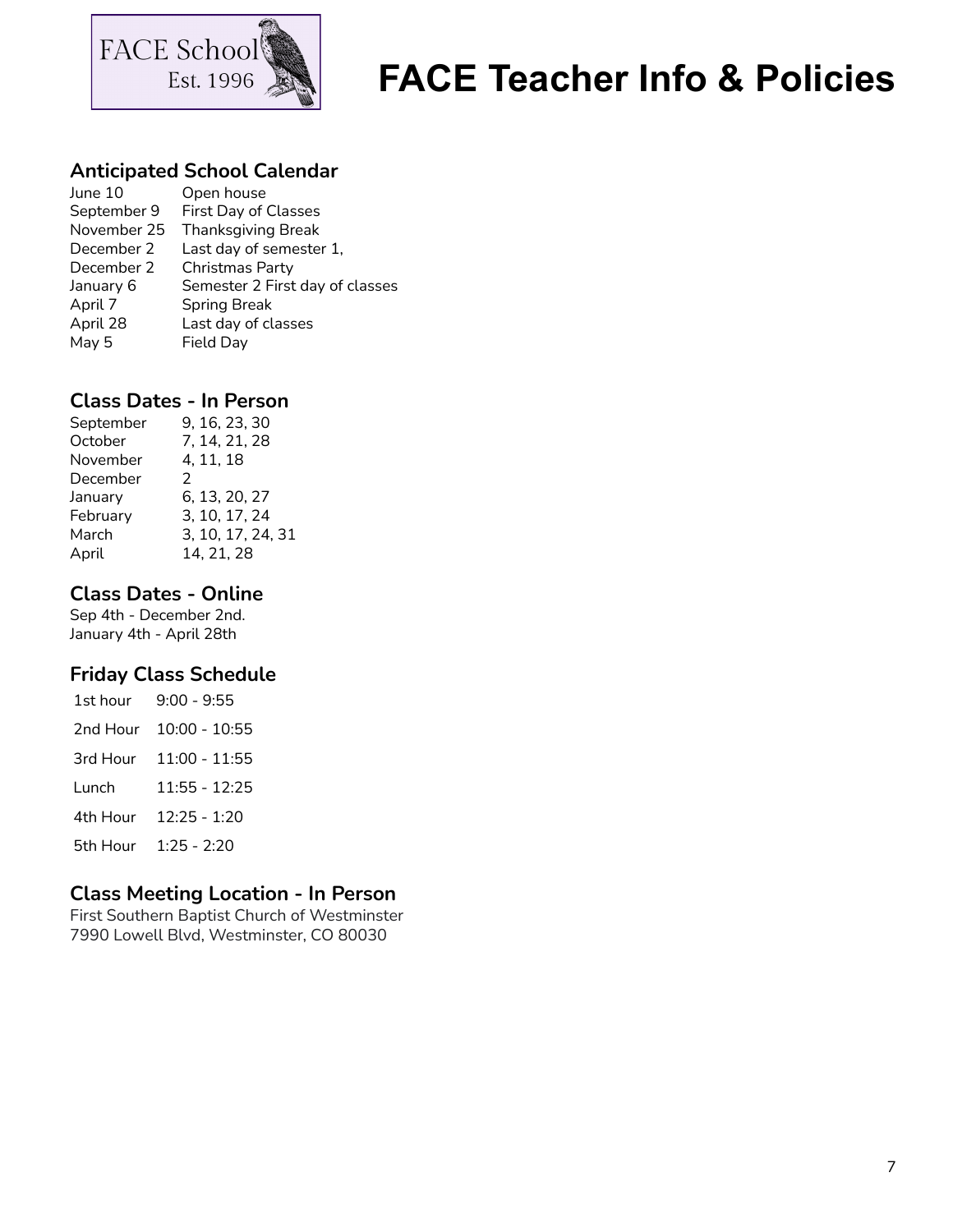

## **In Person Teacher Policies**

## **Teacher's Arrival And Departure**

- Arrive at your classroom 5 minutes before class is scheduled to start to prepare and greet the children.
- NO early dismissal of classes.
- Arrange the room as it was at the beginning of your class. If you move tables and/or chairs, you must put them back. (Have your students help.)
- Tables and whiteboards must be clean before leaving the room.
- If your class is the last to use the room for the day, remove the trash and hokey the floor before leaving the room.
- If you have a class that is using the kitchen, you need to be sure all dishes are washed, dried and put back in the proper place, all tables,countertops and the stove are wiped down and the floor is swept. (Please have the students help with this)
- $\bullet$  Remain in the room until parents come for their children when teaching PreK-1<sup>st</sup> grade, or at parent's request.

## **CLASS TIMES**

- Each class lasts 55 minutes.
- Please clean your areas and dismiss at this time so the other classes can run on time.
- DO NOT dismiss students early!
- DO NOT dismiss younger children to find their parents. Be sure you have checked with parents regarding dismissal.

## **HALLWAY & LUNCH HELP**

- Assist in the hallways between class periods, to ensure that students are moving from class-to-class in a reasonable manner (i.e. – no running, pushing/shoving, yelling, throwing things, etc…).
- Lunch is to be eaten in the designated areas only.
- Help maintain order, and set the standard with your own children.

## **CLASSROOM SPACE**

- Please contact FACE admin if you need a change in classroom size; we will do our best to accommodate according to availability.
- The facility is generous, we are using all available space, please do NOT enter, or store your supplies in, a room if you are not scheduled to teach in that room.

## **CLASSES CANCELLATIONS**

- If classes are canceled due to an act of God, i.e. snow days, there will be no refunds.
- We know some of our upper level classes need every last class day to make it through their curriculum. Please indicate in your class application if you will be moving classes online in the event of a snow day.

### **TEAM TEACHING & TEACHER HELPERS**

- If you team-teach, please be sure your application states how the money should be split.
- If you use a student helper in your class they will receive community service hours towards their required 120 hours for graduation.
- Student helpers **cannot** teach a class by themselves.
- It is necessary to have an approved adult in the classroom at **all** times.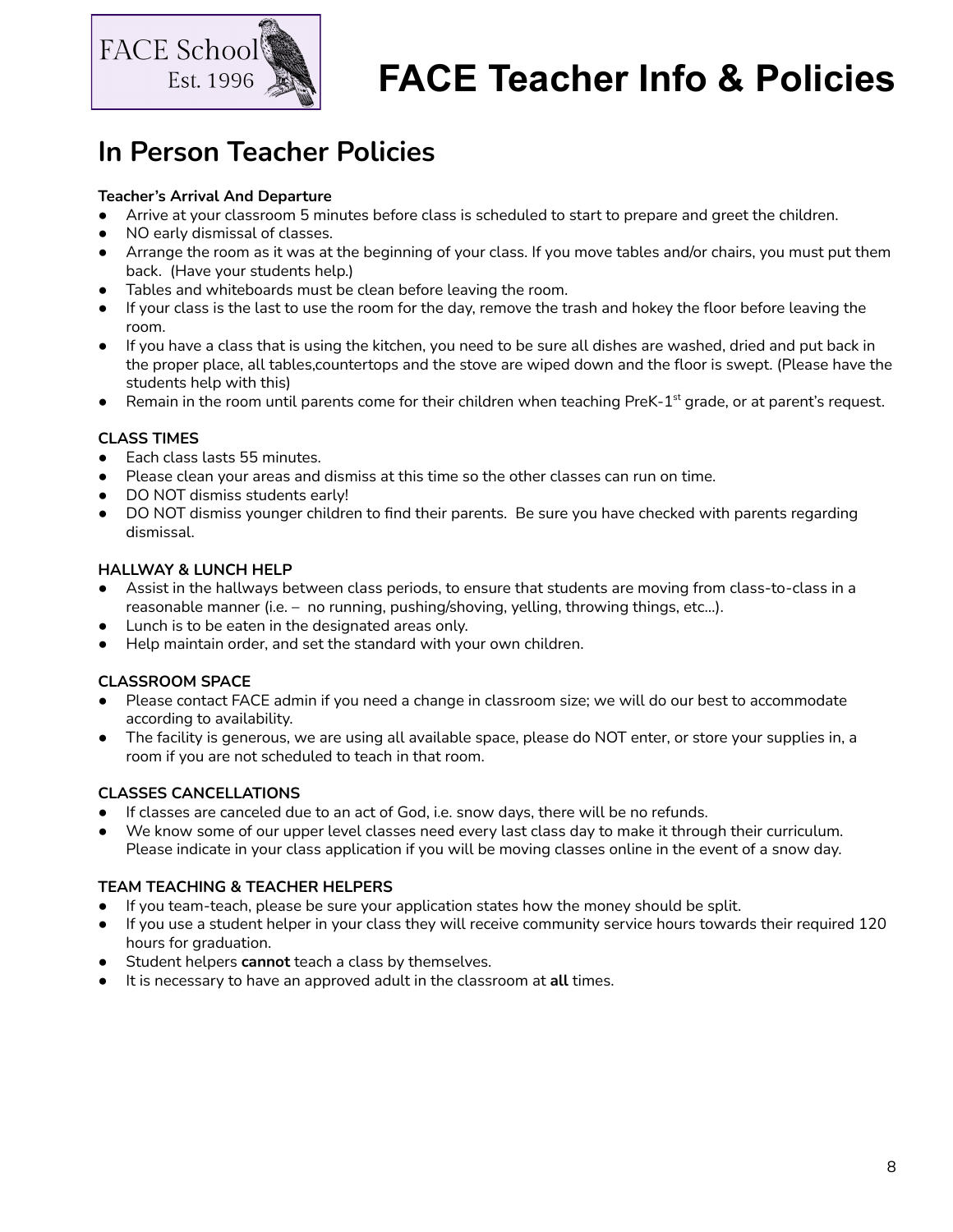

## **SUBSTITUTES**

- If you find yourself in a situation where you cannot teach your class(es) on any given week, you must make arrangements for a substitute.
- Substitutes must have the pre-approval of FACE Admin. They need to have a completed substitute teacher application on file.
- Just like teachers, substitutes must also agree with the FACE Teacher Policies, and FACE Core Values.
- Admin may at times recommend a student's parent, but they must agree with the FACE Core Values, and FACE Teacher Policies to sub as well.
- It is important that your substitute has materials or lesson plans to work with.
- Please email [Info@Faceschool.org](mailto:Info@Faceschool.org) with the name, and email of the substitute and the classes they will be taking on. We will deduct that week's pay from your paycheck to pay the substitute teacher.
- If you are unable to find a substitute, please call Megan or email [info@faceschool.org](mailto:info@faceschool.org) for assistance.
- If FACE admin arranges for your substitute(s), compensation for those classes will be taken from your teacher's check to pay the substitute.
- High school teachers may hold a makeup class online using their google classroom if it makes more sense to do so.

### **VISITORS**

- Visiting privileges are reserved for **NEW** families who are possibly interested in homeschooling through FACE.
- **NEW** families are allowed to take **one** week to "check us out", without obligation.
- All visitors must check-in at the Main table.
- Visitors will be issued name tags and may visit a single class session for observational purposes without financial responsibility.
- If you have a family that visits more than once, and is not on your class roster, please send them to the Main Table.
- FACE families that are not signed up for classes, may NOT visit classes unless there are extenuating circumstances.
- **Additionally**, children enrolled in other schools may **NOT** visit FACE classes due to lack of classes at their school, etc…, unless there are extenuating circumstances, and it has been **pre-approved**.

### **CLASSES**

- Classes are optional, not required with enrollment.
- Enrollment is REQUIRED to attend classes if the student is 6 years of age or older.
- FACE families that are not signed up for classes, may NOT visit classes unless there are extenuating circumstances.
- **Additionally**, children enrolled in other schools may **NOT** visit FACE classes due to lack of classes at their school, etc…, unless there are extenuating circumstances, and it has been pre-approved.
- We are asking families to commit to semester long classes to better help our teachers plan and prepare. Existing families may change classes each semester or within the TWO WEEK withdrawal/cancellation period at the beginning of each semester.

### **NUISANCE ITEMS**

- These items are not allowed in the classroom: gaming systems, IPads, Ipods, cell phones, or any other electronic device not intended for class purposes.
- Cell phones **must be silenced and put away while attending classes.**
- Laptops may be allowed in the classroom, but is at the individual teacher's discretion.
- Outside of the classroom, parents are to supervise and ensure the content is academically appropriate for the following: gaming systems, IPads, IPods, cell phones, laptops, tablets, or any other electronic device.
- Inappropriate materials and activities and role playing games are not allowed.
- NO weapons, including, but not limited to, knives, pocket knives, guns, imitation or toy guns, etc…, are to be on-site.
- There is a "zero tolerance" policy regarding weapons.
- If weapons, possible weapons, or inappropriate items are brought to school they will be confiscated and held at the Main Table.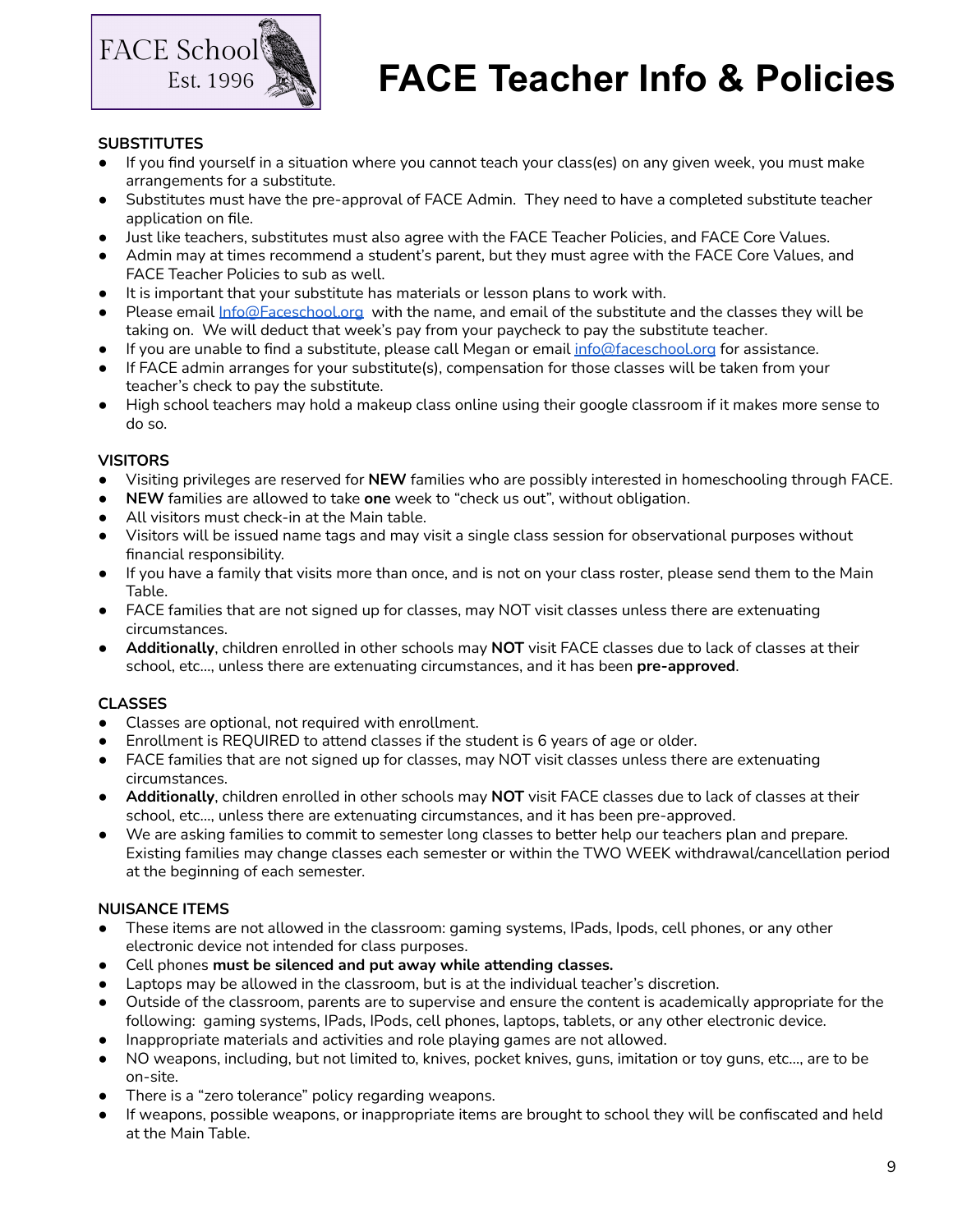

#### **HEALTH INFORMATION**

- While it is the parent's responsibility to make each teacher aware of said allergies, Admin will furnish a list of **known** allergies and health matters to all teachers. Please take the time to locate students that participate in your classes, so that you are aware of important health issues.
- **Children should not attend FACE Classes when one of the following occurs:** the child's temperature is 100 degrees or higher, the child has diarrhea, or the child has vomited in the last 24 hours.
- If you have a child in your class with any of these symptoms, please contact the parent AND the Main Table immediately.
- When children have been diagnosed with a communicable illness (hepatitis, measles, mumps, diphtheria, rubella, salmonella, tuberculosis, giardia, shigellosis, Covid-19, etc...) and have been in contact with FACE students, the school staff should be notified as soon as possible.
- Please notify the Main Table if you are aware of any situations involving any communicable illnesses.

## **EMERGENCY CARE**

- If an emergency occurs in your classroom with one of your students, please contact the Main Table immediately.
- If the parent is absent, staff members will take necessary action with respect to emergency care.
- If the fire alarm goes off please exit with your class and go to the far East corner of the parking area. Parents will meet their students there.
- If need to lock-down, students and teachers will remain in the classroom until the "all clear" has been given.

### **DISCIPLINE**

- Follow the guidelines below to deal with disciplinary issues.
- Teachers are generally responsible for the First Stage.
- The Face Administration will step in for Second and Third Stage Cases.
	- **First Stage:** Our policy at FACE is to use redirection, grace and courtesy. Redirection takes the student out of the difficult situation and presents new options and opportunities. Your understanding of normal development stages and allowing the student the room to grow through those stages are an expression of grace. Courtesy is the method we use to model the civil, kind and friendly behavior that is desired from the student.
	- **Second Stage:** When first stage discipline actions are not effective, a conference with the FACE director parent and student must be scheduled to find a solution for the given problem.
	- **Third Stage:** When the discipline program fails and the student is not responding, it is at the director's discretion to discontinue class enrollment.